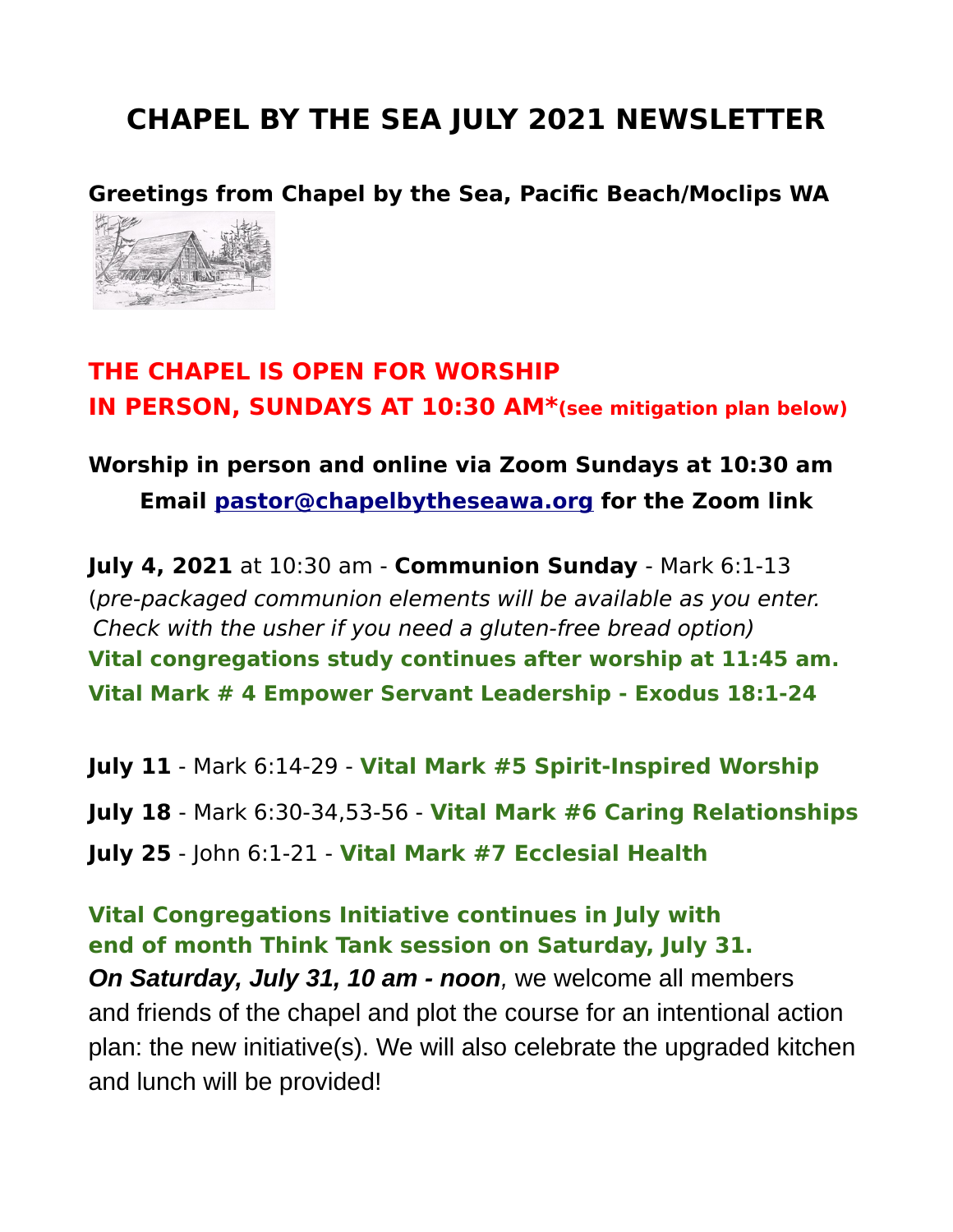Your input is vital to one of three outcomes which will be discerned as we complete the study this month. The three outcomes are:

- *1. Re-forming church revitalizing the 7 marks.*
- *2. Clustering churches into new communities.*
- *3. Re-envisioning church in death and legacy of the chapel.*



*H*ow are we being called to implement these 7 marks with one of the above outcomes?

Plan to attend the Vital Mark studies each Sunday in July, give input, and show up for the Saturday, July 31 event at 10 am.

**The future ministry of the chapel depends on you - the ministers!**

## **Session Highlights**

- A rummage sale at the Chapel was approved for Labor Day weekend. Save your treasures for the rummage at home for now... details to follow.
- A new digital piano purchase was approved.
- New cleaning team approved.
- New stainless steel counters, sink, backsplash to be installed in June.

Next session meeting will be held on August 1.

### **Chapel Kitchen Project Phase Two New kitchen sink and counters are in place!**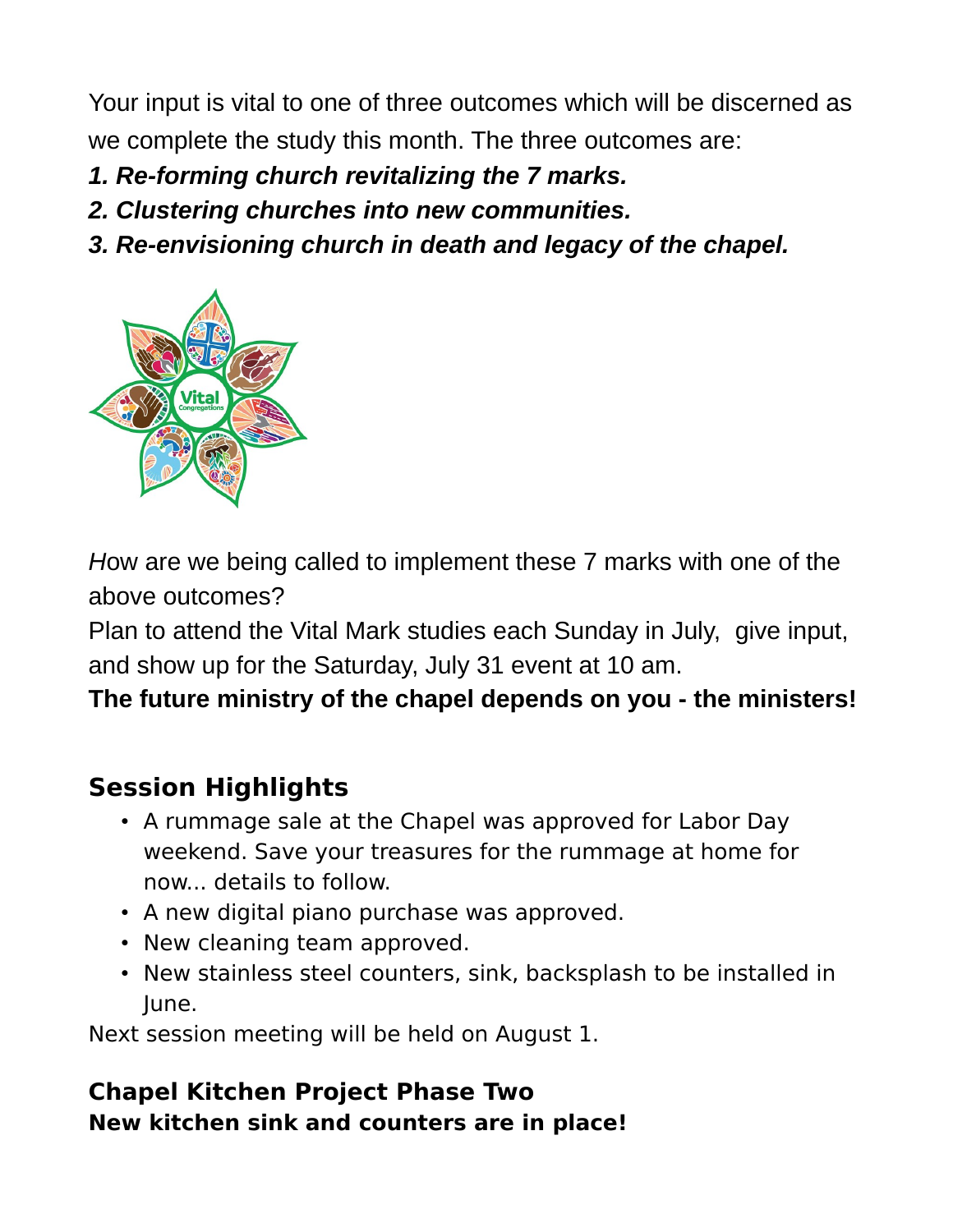

**Matthew 25 Challenge** - Chapel by the Sea is a Matthew 25 church. We are to actively engage the world in: building congregational vitality, dismantling structural racism, eradicating systemic poverty. **Saturday, July 17 at 2 pm on Zoom** the Presbytery of Olympia Anti-Racisim Task Force is inviting you to to participate in **Dismantling the Doctrine of Discovery**. This link will take you to the promotional flyer and ZOOM link for the event: <https://drive.google.com/file/d/1E2pWZiTUEegSMSiBwjzHqrTFZYhTBofD/view>

The Anti-Racism Task Force has taken on issues of indigenous solidarity as our first focus. We recognized that we have, in our Presbytery a great resource, the Rev. Irvin Porter. He currently serves as part-time Pastor of the Church of the Indian Fellowship and serves PC(USA) as associate for Native American Intercultural Congregational Support.

## *"Going to the chapel and I'm going to get married"*

A wedding and reception on June 26 at Chapel by the Sea

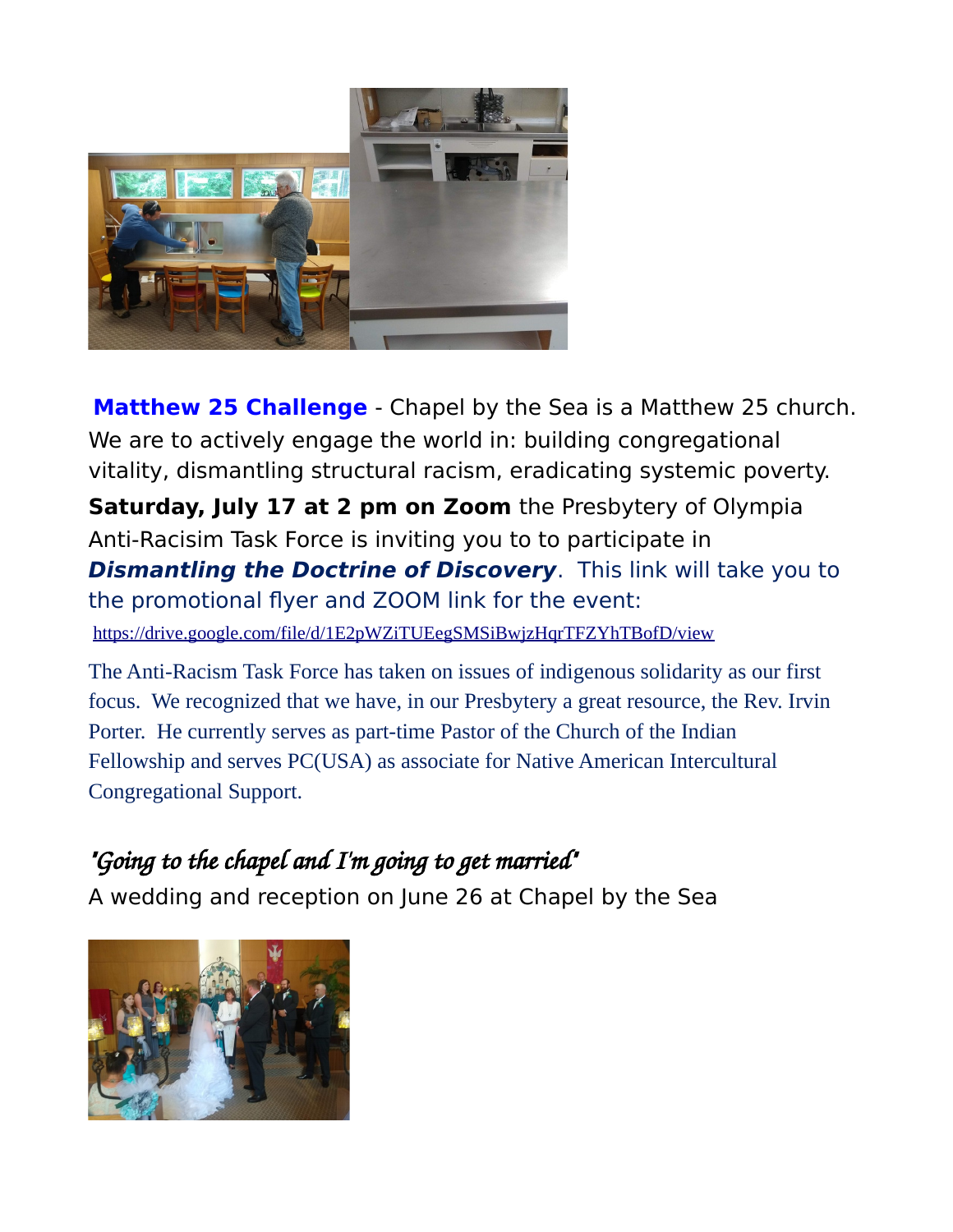officiated by Pastor Linda in triple digit temperatures! Greg Senecal, the groom, is the grandson of a former pastor of Chapel by the Sea. From 1992-98 the Rev. Harvey Senecal was Stated Supply pastor.

Community Outreach

**AA - Mondays at 7 pm** - Starting July 5 at 7 pm AA meetings will resume in the chapel all. Contact Nita at [nitajohnson@coastaccess.com](mailto:nitajohnson@coastaccess.com).

**NA Tuesday** meetings on hold for now as they seek a new facilitator.

**VACCINES** - Grays Harbor County Public Health will be providing free Covid-19 Vaccinations at Grays Harbor Fire District #8 (Pacific Beach) July 6th from 10:30 am to 1:30 pm with the second shot on July 27 same times.

**Foodies** - new chapel member Sean Northcutt of Clipper Services would like to invite North Beach community members to give input regarding food and beverage recommendations for our area with regards to what you'd like to see in the way of food offerings in the North Beach. Contact Sean if you'd like to be involved in this project or give feedback. [sean.northcutt@clipperinn.net](mailto:sean.northcutt@clipperinn.net) Cell phone: 541.539.8685

**The Chapel's Hunger Action Team (HAT)** is on hiatus this month. Coastal Harvest Food Bank and James Pressinger at Wacky Warehouse serve our community **every third Tuesday of the month** in the Fire District #8 parking lot (Pacific Beach) from 9-11 am. Please let your neighbors in need know. If you would like to be a Chapel H.A.T. volunteer handing out masks and hand sanitizer on August 17 at the monthly food bank contact Wally Burton, Chapel H.A.T. Elder.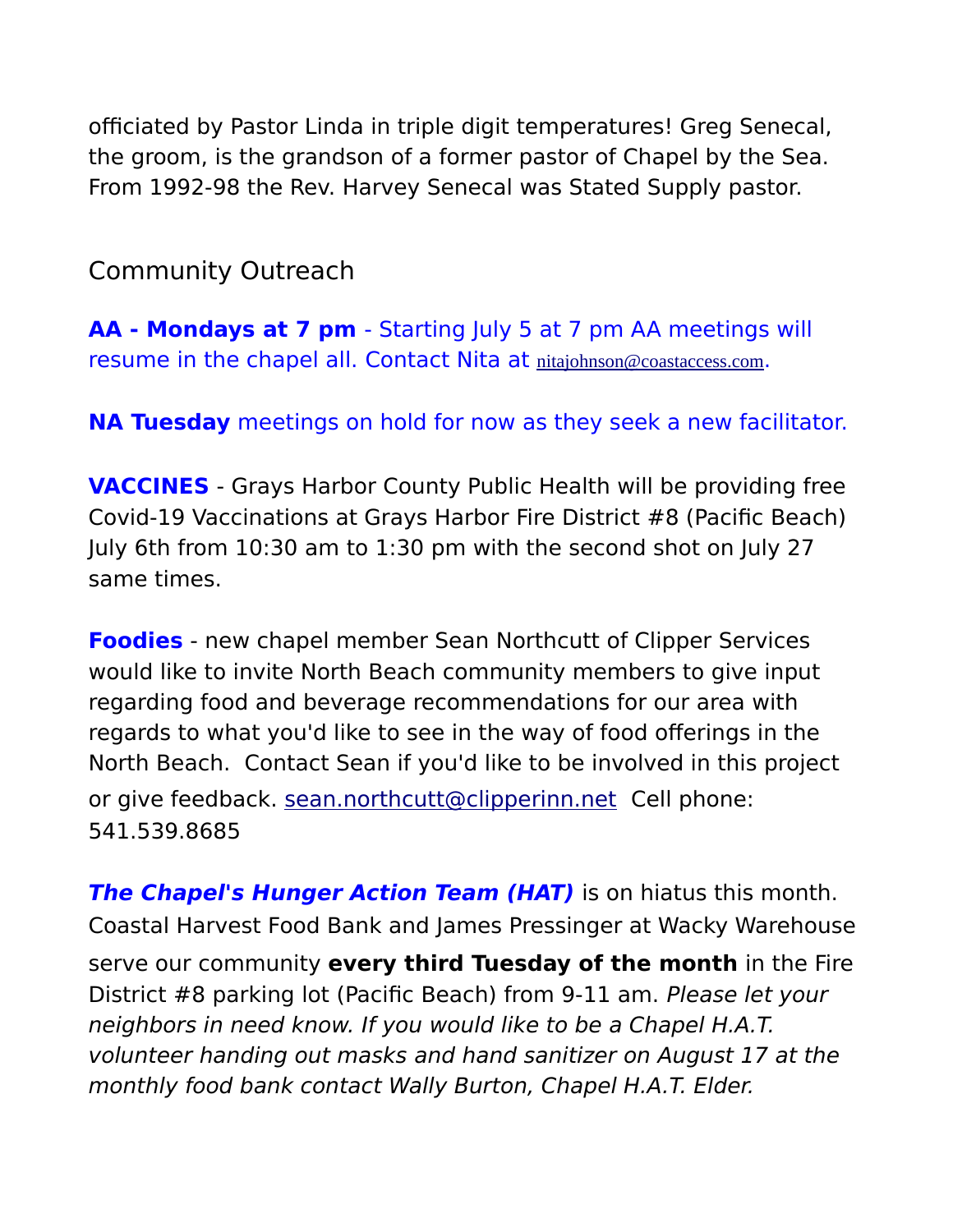#### Green Lantern Lunch Program (GLLP)

Last year with COVID, the lunch program for kids during summer vacation was suspended as the School District was able to deliver lunches to all of the kids.

This year however the School District didn't receive any funds so they were not able to continue their program. GLLP has partnered with the Ocean Shores Senior Center and it appears that this will be a long term partnership.

The Senior Center brings to the table - access to more volunteers; a much larger food storage area and a mutual mission statement of feeding the hungry kids.

You may not have been aware but in the past, GLLP was limited as to how much food we could order as our work area and storage area was Phyllis' two door garage. We would pretty much bring the food in one door and turn around and ship it out within a day. Multiple shopping trips caused a lot of work not to mention we were not able to receive any significant quantities of food from the Food Bank.

For 2021 we started delivering lunches on the 21st of June and are planning to continue delivering lunches throughout the summer as well as many summers to come.

The Green Lantern Lunch Program is back up and delivering. Submitted by Bill Campbell - GLLP board member and chapel elder. Elder Phyllis Shaughnessy is the founder of GLLP.



**Stewardship**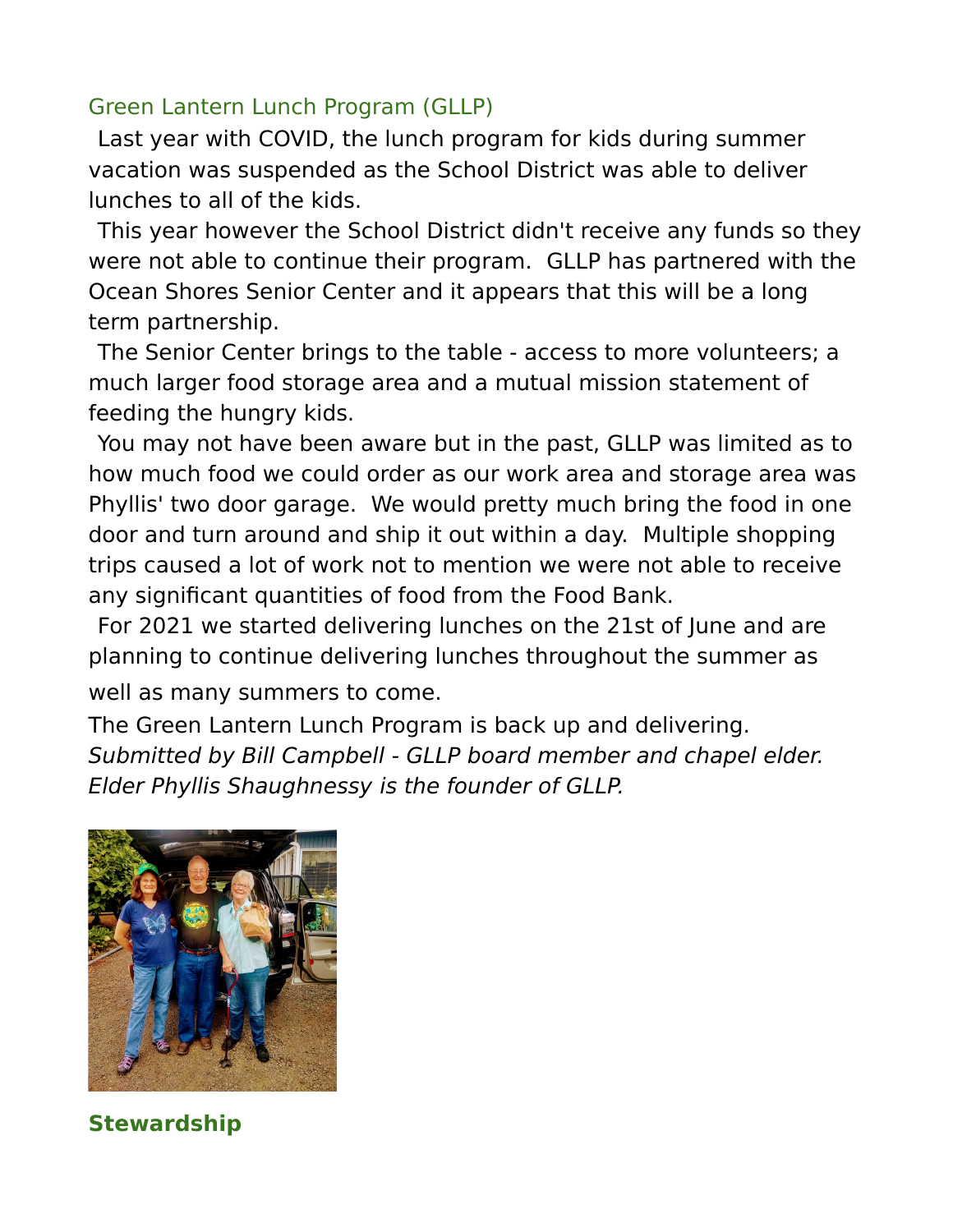During our 60th year of ministry in the North Beach, Chapel by the Sea has celebrated new members, new exterior paint, and a new kitchen. Praise God!

Financially, giving has increased... and so have expenses. The current 2021 budget deficit is due in part to the Covid closure of the chapel and loss of revenue. In addition extra ongoing expenses are being incurred in keeping the chapel open and accessible online via Zoom as well. We thank you for keeping your tithe current and the many friends who give faithfully from afar. As we discern our vital outcome this year during our VCI study, financial considerations will be part of the decision-making.

Where God guides God provides (a quote by Frank Buchman).

Online giving is an option by going to our website [www.chapelbytheseawa.org](http://www.chapelbytheseawa.org/) and click the GIVING button.

**Benevolence Fund** is available for those in emergency need. Call the pastor or chairperson Lee Marriott.

**Spiritual guidance** available by appointment: 360.276.8143

A Monthly Calendar of chapel activities is attached for your reference.

### **\*An updated Covid-19 mitigation plan is in place for in-person worship**

- Please self-screen for signs and symptoms of COVID-19 before you arrive.
- Session policy at this time requests that masks be worn inside as we consider children & immune compromised ones in light of the Delta variant
- As you enter please give your name and phone number to our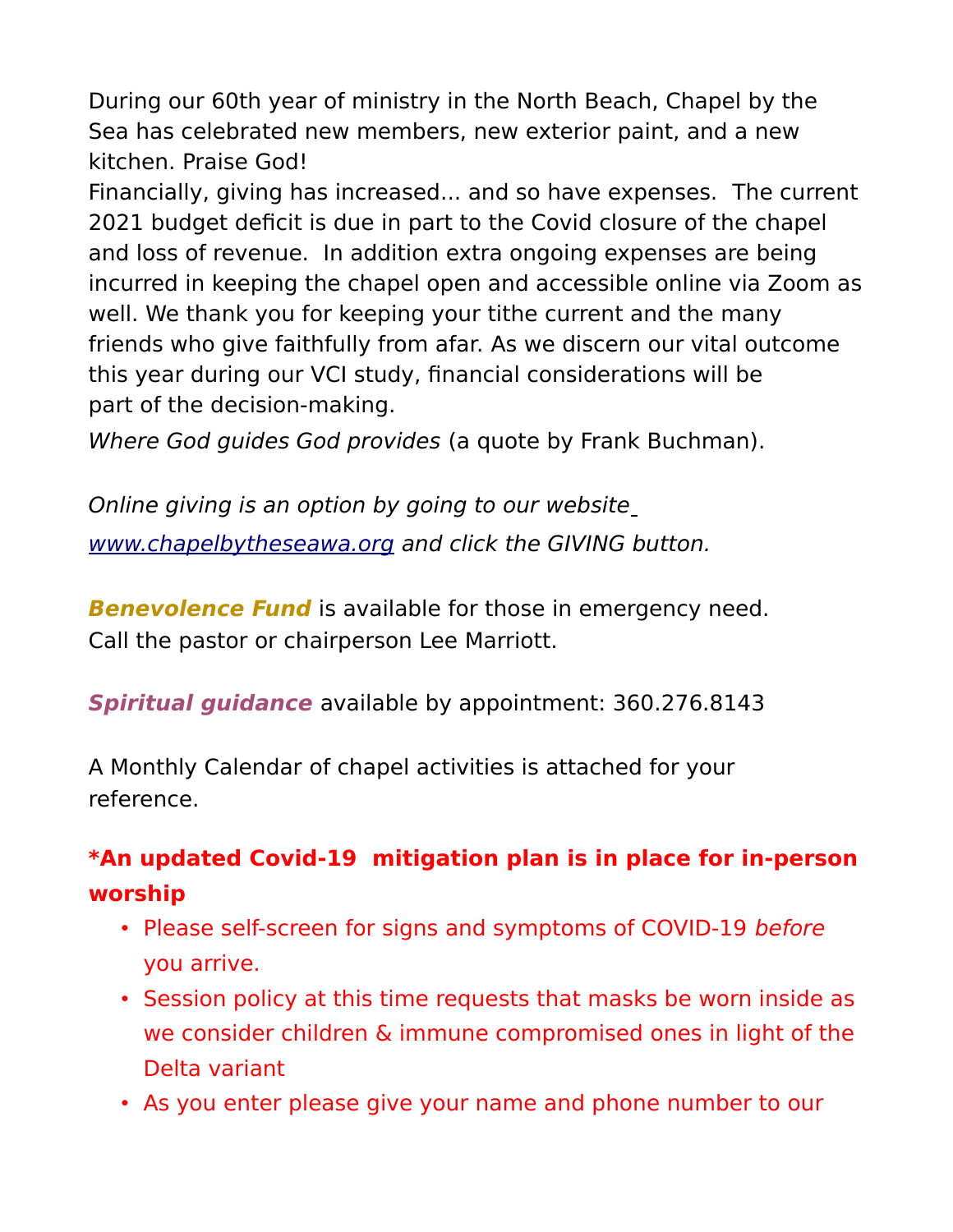usher at the main door.

- Pews have been roped off for better distancing.
- Windows will be open to allow air flow.

At this time we are not able to offer communion from a common plate nor sit down to lunch together. However we can enjoy a time of fellowship outside after worship.

**Pray always** - let us know how we may pray for you or join me for midday prayer in the Chapel on Fridays noon-12:30 pm

#### **Chapel by the Sea Prayer List**

... *pray without ceasing... 1 Thess. 5:17*

**THE COVID CRISIS** - even as our economy picks up, the Delta variant is a concern for the unvaccinated ones and children under 12 who currently have no vaccine available to them and our immune comprised one.

Globally there is still much need for vaccines. Thanks be to God for 800m vaccines pledged by the U.S.

- \* Phyllis Shaughnessy whose son Scot died suddenly last month.
- \* Maureen Rosander's mother Vera on hospice.
- \* Sean Northcutt's grandma Karen and upcoming eye surgery. Neighbor's dog killed in an accident.
- \* Tom Murphy back pain
- \* Virginia Nordman in rehab following a stroke.
- \* Patti Courtright healing and pain relief from herniated disc.
- \* Gabriel Taylor continued healing and discernment. Prayers answered that his dog was found safe and sound
- \* Victoria Cook health concerns and back pain
- \* Bobbi Ray diagnosed with MS
- \* Lee Marriott health concerns, swelling in the legs
- \* Adkins, Jim and Penny (Jim's gene-targeted therapy is working)
- \* Jeff, son-in-law of Phyllis Shaughnessy
- \* Suzanne discerning future treatment options